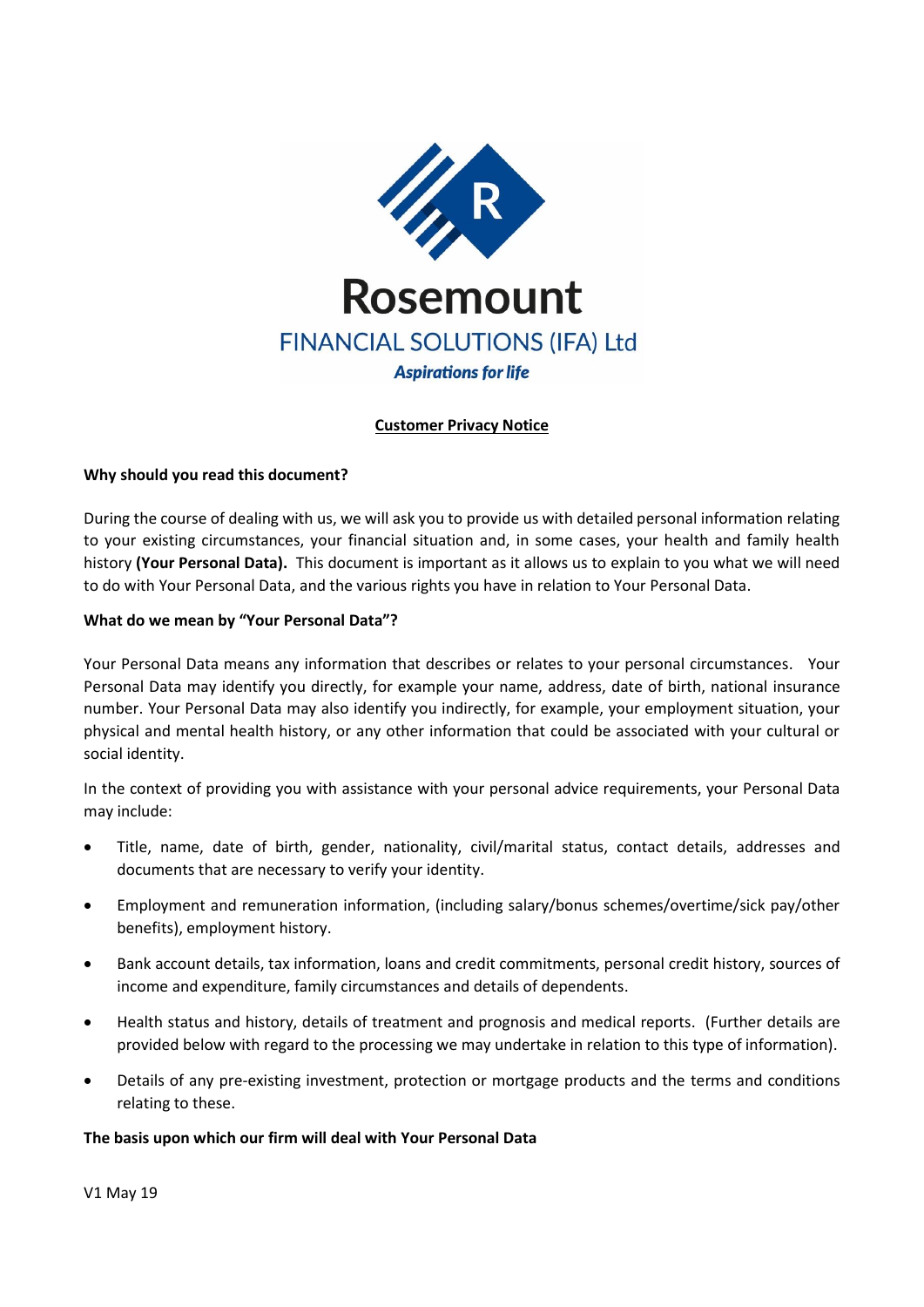When we speak with you about your requirements, we do so on the basis that both parties are entering a contract for the supply of services. In order to perform that contract, and to arrange the products you require, we have the right to use Your Personal Data. We also need this in order to be able to provide you with fully and properly personalised advice, tailored to your specific circumstances.

Alternatively, either in the course of initial discussions with you or when the contract between us has come to an end for whatever reason, we have the right to use Your Personal Data provided it is in our legitimate business interest to do so and your rights are not affected. For example, we may need to respond to requests from mortgage lenders, regulators, insurance providers and our Compliance Service Provider relating to the advice we have given to you, or to make contact with you to seek feedback on the service you received.

On occasion, we will use Your Personal Data for contractual responsibilities we may owe our regulator, The Financial Conduct Authority, or for wider compliance with any legal or regulatory obligation to which we might be subject. In such circumstances, we would be processing Your Personal Data in order to meet a legal, compliance or other regulatory obligation to which we are subject.

# **The basis upon which we will process certain parts of Your Personal Data**

When discussing your financial plans we will need to ask you about your ethnic origin, your health and medical history (**Your Special Category Data)**. We will record and use Your Special Category Data in order to ensure we recommendations and use products that meet your needs fully. For example, health information can have an impact on underwriting for life cover, as well as on life expectancy when considering investments and pensions. We need to be able to ensure that we have sufficient information about these points to ensure that the products recommended are fully suited to your individual needs.

If you have parental responsibility for children under the age of 13, we may need to record information on our systems that relates to those children and potentially, to their Special Category Data. This might be necessary if you had a child with a long-term health problem or disability, for example.

The arrangement of certain types of insurance may involve disclosure by you to us of information relating to historic or current criminal convictions or offences (together "**Criminal Disclosures**"). This is relevant to insurance related activities such as underwriting, claims and fraud management.

We will use Special Category Data and any Criminal Disclosures in the same way as Your Personal Data generally, as set out in this Privacy Notice. Information on Special Category Data and Criminal Disclosures must be capable of being exchanged freely between insurance intermediaries such as our Firm, and insurance providers, to enable customers to secure the important insurance protection that their needs require.

### **How do we collect Your Personal Data?**

We will collect and record Your Personal Data from a variety of sources, but mainly directly from you. You will usually provide information during the course of our initial meetings or conversations with you to establish your circumstances and needs and preferences. You will provide information to us verbally and in writing, including email.

We may also obtain some information from third parties, for example, credit checks, information from your employer, and searches of information in the public domain such as the voters roll. We may need to use technology solutions to assist in the collection of Your Personal Data, for example software that is able to verify your credit status. We will be likely to conduct an electronic ID check to comply with anti-money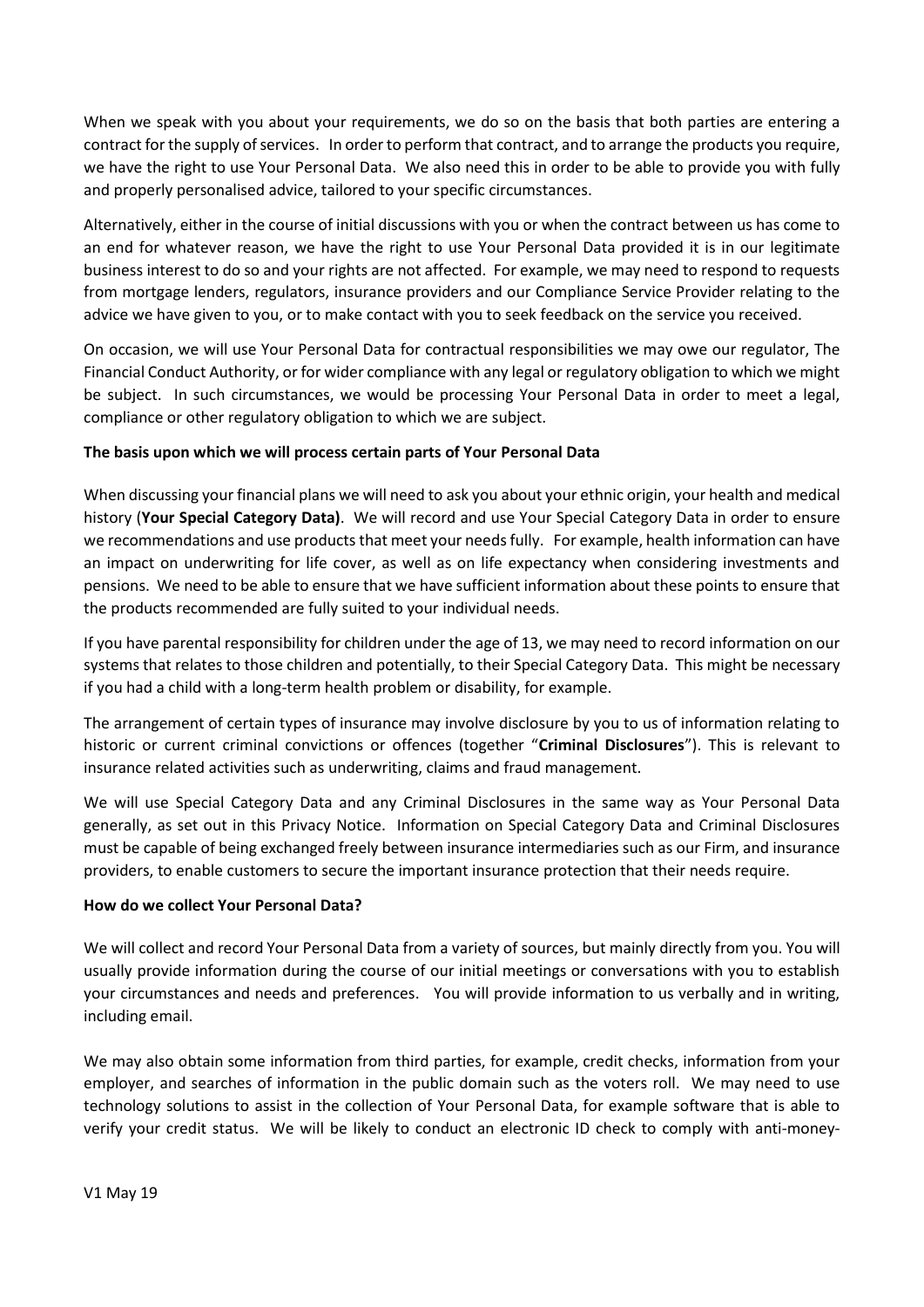laundering rules. On some occasions we may ask you to supply a Passport or Driving Licence number, as this can be required to complete an electronic ID check.

## **What happens to Your Personal Data when it is disclosed to us?**

In the course of handling Your Personal Data, we will:

- Record and store Your Personal Data in our paper files, mobile devices and on our computer systems. This information can only be accessed by employees and consultants within our firm and only when it is necessary to provide our service to you and to perform any administration tasks associated with or incidental to that service.
- Submit Your Personal Data to Product Providers and Mortgage Lenders, both on paper and on-line via a secure portal. The provision of this information to a third party is essential in allowing us to progress any enquiry or application made on your behalf.
- Use Your Personal Data for the purposes of responding to any queries you may have in relation to any product or policy you may take out, or to inform you of any developments in relation to those products or polices of which we might become aware.

### **Sharing Your Personal Data**

From time to time Your Personal Data will be shared with:

- Investment providers, Mortgage lenders and Insurance providers.
- Third parties who we believe will be able to assist us with your enquiry or application, or who are able to support your needs as identified. These third parties will include but may not be limited to, our compliance advisers, product specialists, estate agents, providers of legal services such as estate planners, conveyancing, surveyors and valuers (in each case where we believe this to be required due to your particular circumstances).

In each case, Your Personal Data will only be shared for the purposes set out in this Customer Privacy Notice. i.e. to progress in helping us to meet your financial requirements, and to provide you with our professional services.

Please note that this sharing of Your Personal Data does not entitle such third parties to send you marketing or promotional messages. It is shared to ensure we can adequately fulfil our responsibilities to you, and as otherwise set out in this Customer Privacy Notice.

# **Security and retention of Your Personal Data**

Your privacy is important to us and we will keep Your Personal Data secure in accordance with our legal responsibilities. We will take reasonable steps to safeguard Your Personal Data against it being accessed unlawfully or maliciously by a third party.

We also expect you to take reasonable steps to safeguard your own privacy when transferring information to us, such as not sending confidential information over unprotected email, ensuring email attachments are password protected or encrypted and only using secure methods of postage when original documentation is being sent to us.